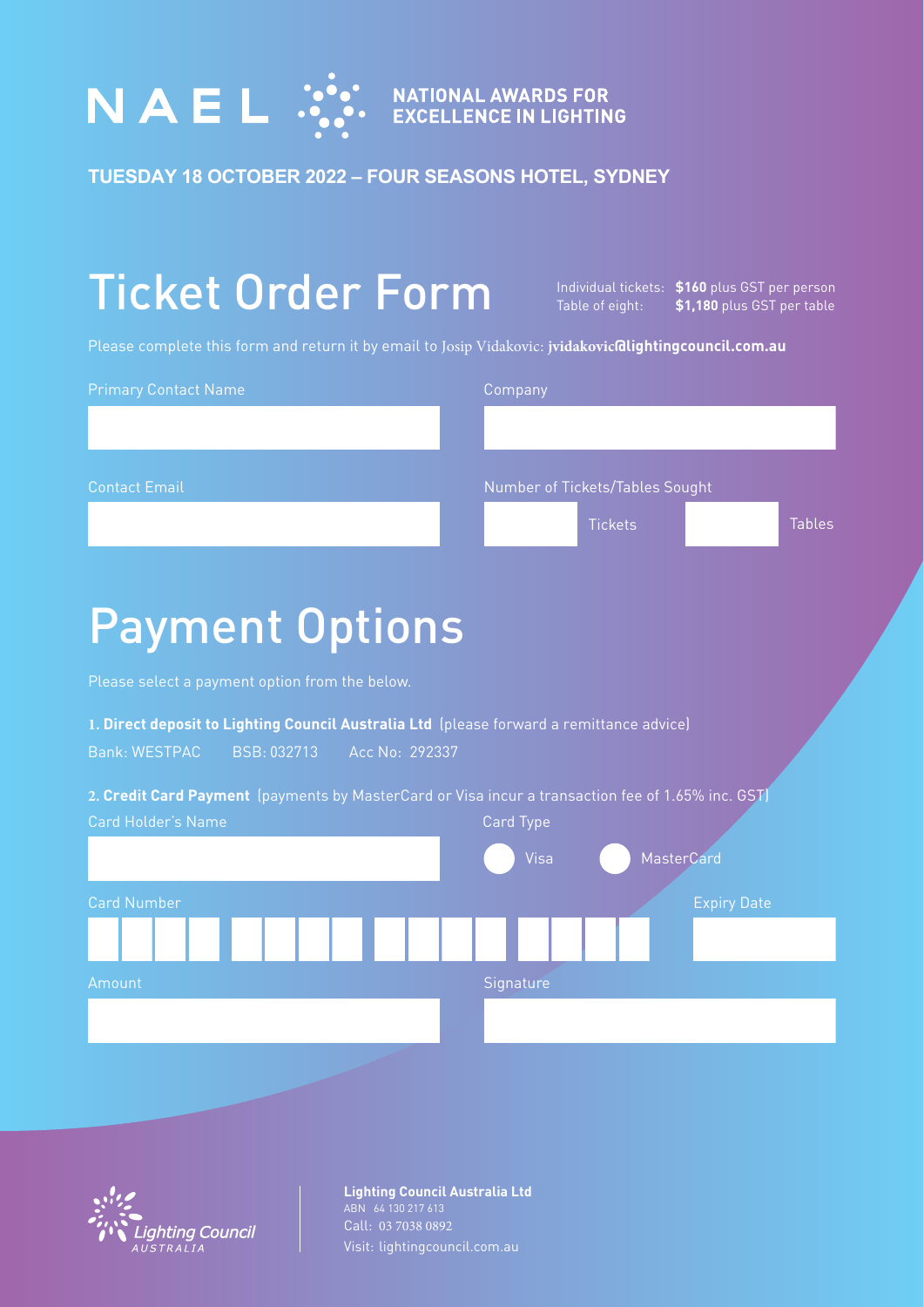

# **TUESDAY 18 OCTOBER 2022 – FOUR SEASONS HOTEL, SYDNEY**

# Nomination Form

Please complete this form and return it by email to Josip Vidakovic: **jvidakovic@lightingcouncil.com.au.** If you have any questions about the Nomination Process, please call Josip Vidakovic: **0423 359 827**

| Person Nominated                            | Company |
|---------------------------------------------|---------|
|                                             |         |
|                                             |         |
| Award Nominated for                         |         |
|                                             |         |
|                                             |         |
| <b>Brief Description of Nominee's Merit</b> |         |
|                                             |         |
|                                             |         |
|                                             |         |
|                                             |         |
|                                             |         |
|                                             |         |
|                                             |         |

#### **Your Details**

| Name                 | Company      |
|----------------------|--------------|
|                      |              |
|                      |              |
|                      |              |
| <b>Email Address</b> | Phone Number |
|                      |              |
|                      |              |



**Lighting Council Australia Ltd**  ABN 64 130 217 613 Call: 03 7038 0892 Visit: lightingcouncil.com.au